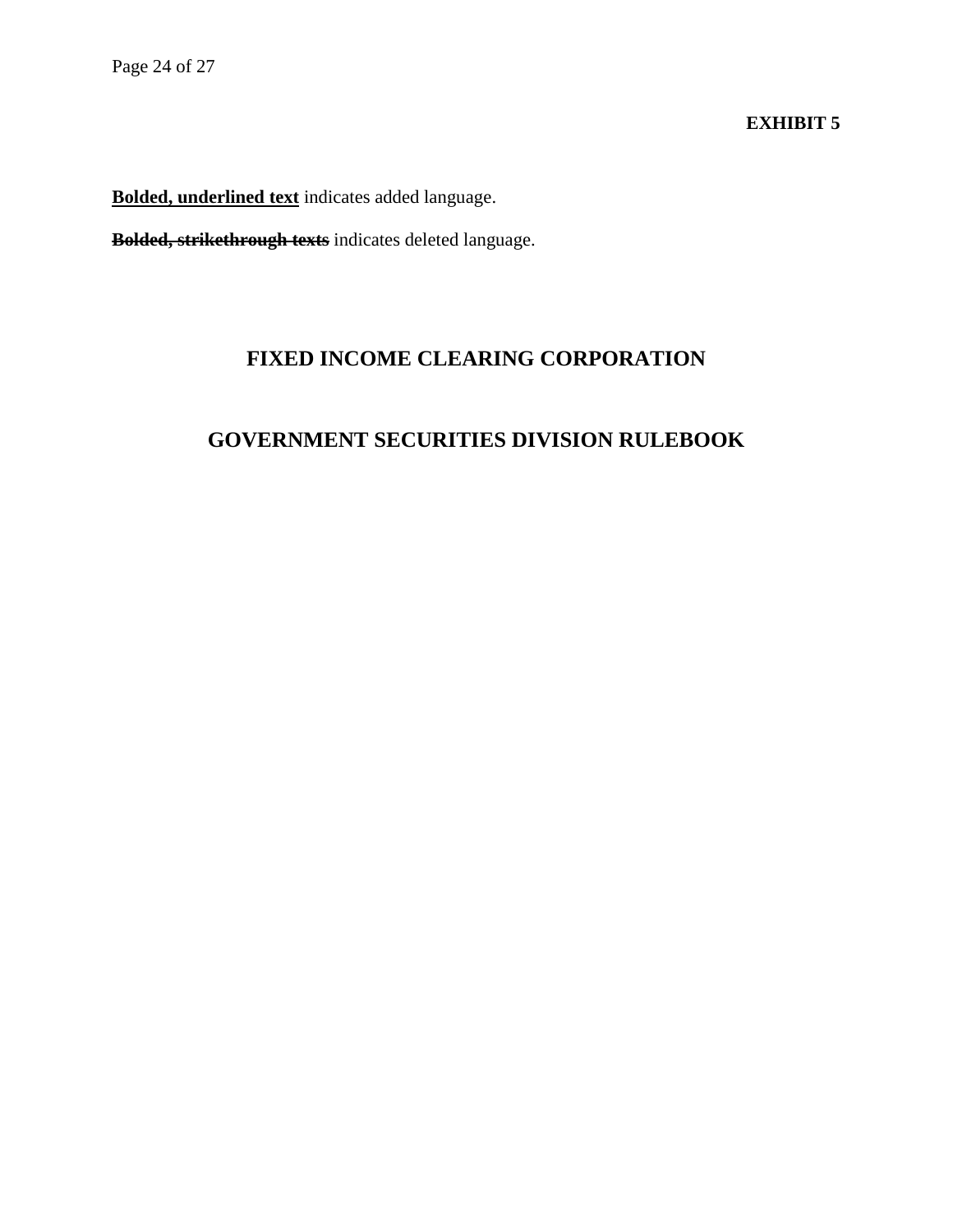#### **RULE 1 – DEFINITIONS**

Unless the context requires otherwise, the terms defined in this Rule shall, for all purposes of these Rules, have the meanings herein specified.

**\* \* \* \***

#### **Blackout Period**

**The term "Blackout Period" means, with respect to the Blackout Period Exposure Charge, the period between the last business day of the prior month and the date during the current month upon which a government-sponsored entity that issues mortgage-backed securities publishes its updated Pool Factors.**

\* \* \* \*

#### **Blackout Period Exposure Charge**

**The term "Blackout Period Exposure Charge" means an additional charge that may be added to a GCF Counterparty's VaR Charge to mitigate exposures to the Corporation that may arise due to potential overvaluation of mortgage-backed securities pledged to collateralize GCF Repo Transactions during the Blackout Period. The Blackout Period Exposure Charge shall apply to GCF Counterparties that have 12-month trailing backtesting coverage below 99 percent where two or more historical deficiencies are determined by the Corporation to have been caused by overvaluation of mortgage-backed securities pledged as collateral during the Blackout Period. The Blackout Period Exposure Charge shall generally be equal to the midpoint between the GCF Counterparty's largest two deficiencies occurring during the Blackout Period. The Corporation may in its discretion adjust or waive such charge if the Corporation determines that circumstances particular to the GCF Counterparty's use of mortgage-backed security pledges or to the mortgage-backed securities so pledged warrant a different approach to determining or applying such charge in a manner consistent with achieving the Corporation's backtesting coverage target. A GCF Counterparty that is subject to the charge may notify the Corporation in writing that it will discontinue or materially reduce its mortgagebacked security pledges, and, if it promptly takes such action, FICC shall waive or reduce the charge accordingly.**

\* \* \* \*

#### **Pool Factor**

**The term "Pool Factor" means, with respect to the Blackout Period Exposure Charge, the percentage of the initial principal that remains outstanding on the**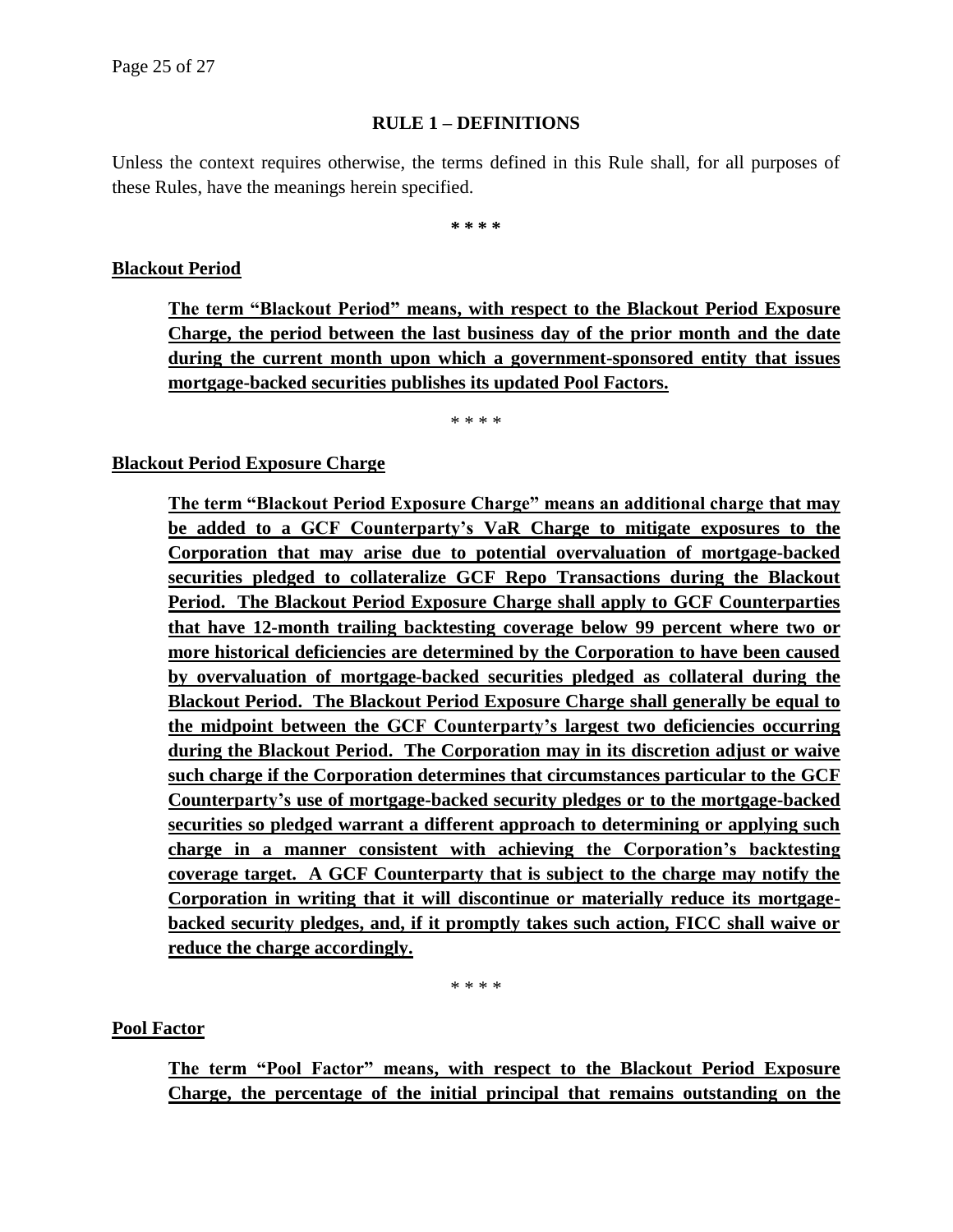### **mortgage loan pool underlying a mortgage-backed security, as published by the government-sponsored entity that is the issuer of such security.**

#### \* \* \* \*

#### **RULE 4 - CLEARING FUND AND LOSS ALLOCATION**

\* \* \* \*

#### Section 1b – Unadjusted GSD Margin Portfolio Amount

(a) Each Business Day, the Corporation shall determine, with respect to each Margin Portfolio, an Unadjusted GSD Margin Portfolio Amount as the sum of the following;

(i) the VaR Charge,

plus

(ii) the Coverage Charge,

minus

(iii) in the case of a Margin Portfolio of a Cross Margining Participant that is subject to one or more Cross-Margining Arrangements, in the discretion of the Corporation, an amount not to exceed the sum of any applicable Cross-Margining Reductions, calculated on the current Business Day for such Cross-Margining Participant in accordance with the applicable Cross-Margining Agreements,

plus

(iv) in the case of a Margin Portfolio of a GCF Counterparty, the GCF Premium Charge and/or GCF Repo Event Premium and/or the Early Unwind Intraday Charge, if applicable**.,**

#### **plus**

**(v) in the case of a Margin Portfolio of a GCF Counterparty with backtesting deficiencies, the Blackout Period Exposure Charge, if applicable, during the monthly Blackout Period and until the applicable GCF Clearing Agent Bank updates the Pool Factors used for collateral valuation.**

The Corporation shall determine a separate Unadjusted GSD Margin Portfolio Amount for a Netting Member's Market Professional Cross-Margining Account.

The Corporation shall have the discretion to not apply the VaR calculation(s) to net